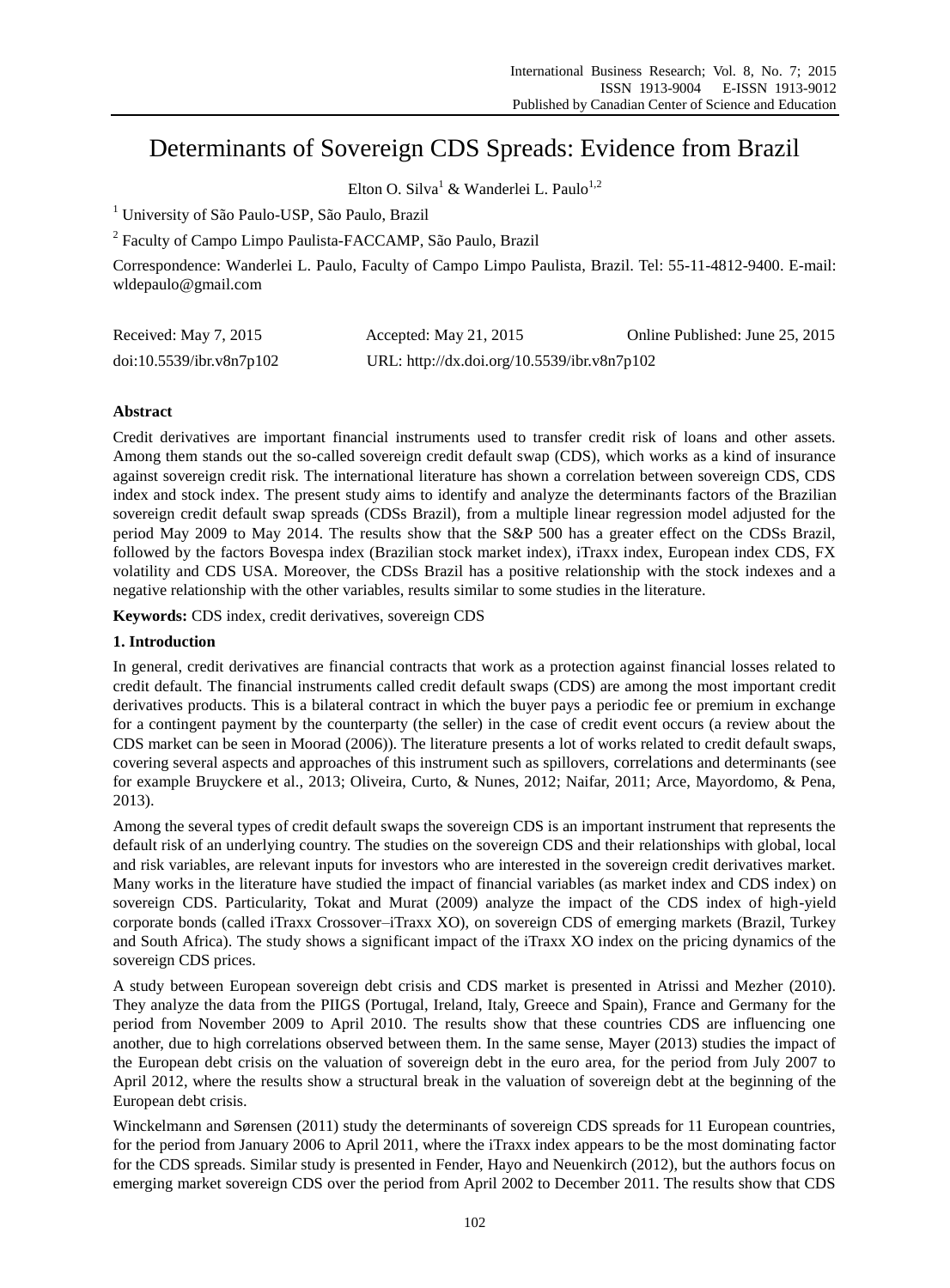spreads are more related to regional and global risk than to country-specific risk factors. Finally, Eyssell, Fung, and Zhang (2013) analyze the determinants of China's sovereign CDS spreads using local and global variables. They conclude that China's domestic economic factors are more relevant to explain the CDS spread in the earlier years, while the impact of global factors has become increasingly important in recent years.

Specifically, the literature presents some works involving Latin American sovereign CDS (see for example Carr & Wu, 2007; Chen, Wang, & Tu, 2011; Wang, Yang, & Yang, 2013). Recently Wang and Yao (2014) investigate the determinants of the return and volatility of sovereign CDS from six Latin American countries (Argentina, Brazil, Chile, Colombia, Mexico and Venezuela) before and after the bankruptcy of Lehman Brothers, using daily data from August 2006 to September 2010, showing that sovereign CDS spreads are significantly influenced by some global financial factors (as CBOE VIX index, TED spread, Greece and German CDS spread). The research presented in this paper aims to study the determinants of Brazilian sovereign credit default swap, considering country-specific variables (such as stock market index and currency volatility) and global variables (such as S&P 500 and iTraxx index). The determinants are analyzed from a multiple linear regression model, adjusted for the period from May 2009 to May 2014.

The remainder of this paper is organized as follows. Section two describes the methodology and data used to analyze the determinants of Brazilian sovereign CDS. Section three presents the results and discussion. Some final remarks are presented in section four.

#### **2. Methods**

The determinants of the Brazilian sovereign credit default swap spread were identified and analyzed from a multiple linear regression model, using the Brazilian CDS spread daily log return (namely here by BRcds) as a dependent variable. Using local and global explanatory variables, the regression model is as follows:

$$
BRcds_t = \beta_0 + \beta_1 ITRXcds_t + \beta_2 TREUcds_t + \beta_3 TREUBcds_t + \beta_4 USind_t + \beta_5 VIXvol_t + \beta_6 UScds_t + \beta_7 BRf x_t + \beta_8 BRind_t + \beta_9 DEF_t + \beta_{10} TED_t + \beta_{11} TREIO_t + \varepsilon_t
$$
(1)

Where  $\beta_0$ ,  $\beta_1$ , ...,  $\beta_{11}$  are the parameters (constants) and  $\varepsilon_t$  is the unobservable random disturbance (or error). The explanatory variables considered as the possible determinants are defined as follows: ITRXcds is the iTraxx Europe CDS index daily log return (5YR); TREUcds is the Thomson Reuters EU sovereign CDS index daily log return (5YR); TREUBcds is the Thomson Reuters European Banks CDS index daily log return (5YR); USind is the U.S. S&P 500 index daily log return; VIXvol is the CBOE volatility index daily log return (CBOE VIX index); UScds is the U.S. sovereign CDS daily log return (5YR); BRfx is the Brazilian real FX volatility daily log return; BRind is the Brazilian stock market index daily log return; DEF is the default yield spread between Baa and Aaa Moody's seasoned corporate bond yield daily log return; TED is the spread between 3-Month LIBOR based on US dollars and 3-Month Treasury Bill daily log return; and TRE10 is the 10-year US Treasury constant maturity rate daily log return.

The basic assumptions made about de model (1) are:  $\epsilon_t$  is normally distributed; no autocorrelation (or serial correlation) between any two  $\varepsilon_i$  and  $\varepsilon_j$  (with  $i \neq j$ ); homoscedasticity of  $\varepsilon_j$ ,  $Var(\varepsilon_i | X_i) = \sigma^2$ ; and no perfect multicollinearity among the explanatory variables.

It is important to note that an explanatory variable is considered significant to explain the dependent variable (BRcds) if its parameter ( $\beta$ <sub>i</sub>) is statistically significantly different from zero. In this case, the set of significant explanatory variables corresponds to the set of determinants of the Brazilian CDS spread.

The sample data used to estimate the model (1) was collected from Thomson Reuters Datastream (for ITRXcds, TREUcds, TREUBcd, USind, VIXvol, UScds, BRfx and BRind) and from Federal Reserve Bank of St. Louis (for DEF, TED spread and TRE10), during the period from May 2009 to May 2014. The basic assumptions and significance of the parameters were evaluated using appropriate statistical tests (computed through the softwares SPSS and STATA).

#### **3. Results and Discussion**

This section presents the results obtained from the research, where determinants of the Brazilian sovereign CDS spreads were identified from model (1). Basically, the study was conducted in three steps: verification of the regression model assumptions, identification and analysis of the determinants.

Considering all explanatory variables (ITRXcds, TREUcds, TREUBcds, USind, VIXvol, UScds, BRfx, BRind, DEF, TED and TRE10), the statistical tests used to check the assumptions are presented in tables 1, 2, 3 and 4. In Table 1 are presented the results for the Durbin-Watson test (using SPSS software), from which the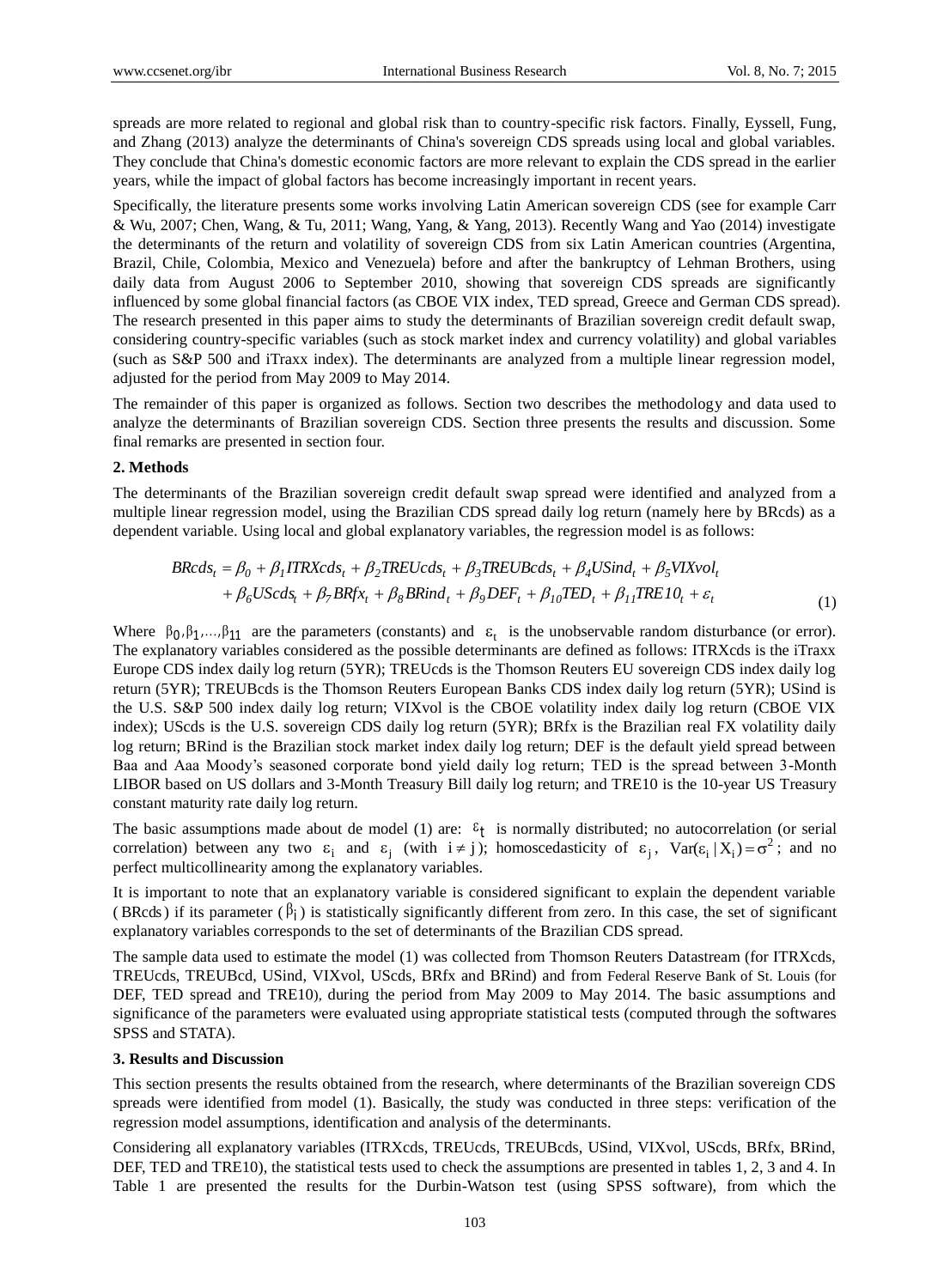autocorrelation (or serial correlation) can be detected. As the Durbin-Watson statistic (DW) is close to 2, there is no statistically significant evidence of autocorrelation at the 5 percent level of significance ( $\alpha$  = 5%).

Table 1. Durbin-Watson statistic ( $\alpha = 5\%$ )

|       | R square | Std. error | Durbin-Watson (DW) |
|-------|----------|------------|--------------------|
| 0.667 | 0.445    | 0.024      | 2.051              |

To check the no perfect collinearity assumption (there are no exact linear relationships among the explanatory variables) it was used the so-called variance inflation factor (VIF). As a common rule, if the VIF of a variable exceeds 10 then this variable is said be highly collinear (this will be a problem for estimating the parameters of the regression model). The Table 2 shows the indicators of multicollinearity for the explanatory variables (by SPSS software), which suggests that the multicollinearity is not a troublesome problem.

Table 2. Collinearity statistics

| Variable        | Tolerance | VIF   |
|-----------------|-----------|-------|
| <b>ITRXcds</b>  | 0.660     | 1.514 |
| TREUcds         | 0.794     | 1.259 |
| <b>TREUBcds</b> | 0.711     | 1.407 |
| <b>USind</b>    | 0.243     | 4.109 |
| <b>VIXvol</b>   | 0.334     | 2.994 |
| <b>UScds</b>    | 0.896     | 1.116 |
| <b>BRfx</b>     | 0.838     | 1.193 |
| <b>BRind</b>    | 0.541     | 1.849 |
| DEF             | 0.969     | 1.032 |
| TED             | 0.977     | 1.024 |
| <b>TRE10</b>    | 0.752     | 1.331 |

The normally distributed assumption was tested using Kolmogorov-Smirnov and Shapiro-Wilk statistics (by SPSS software). As Table 3 shows both tests have p-values practically zero, then the disturbance  $(\varepsilon_i)$  are not normally distributed (at the 5 percent level). However, if the sample size is relatively large (as is the case), under the assumption of homoscedasticity (that will be tested below) the OLS coefficient estimators are asymptotically normally distributed, such that statistical tests (t and F) are still valid asymptotically (Wooldridge, 2013, pp. 173).

Table 3. Kolmogorov-Smirnov and Shapiro-Wilk statistics

|                  | Kolmogorov-Smirnov (KS) |          |                  | Shapiro-Wilk (SW) |          |
|------------------|-------------------------|----------|------------------|-------------------|----------|
| <b>Statistic</b> | df                      | p value. | <b>Statistic</b> | df                | p value. |
| 0.056            | 1240                    | 0.000    | 0.976            | 1240              | 0.000    |

Finally, the assumption of homogeneity was tested using the White test, which is done under the null hypothesis that there is no heteroscedasticity. The Table 4 presents the results for the White test (using STATA software), showing that there is evidence of heteroscedasticity at the 5 percent level of significance (with p value practically zero). If there is heteroscedasticity, then the OLS inference (as t tests and F tests) is generally faulty, even with large sample sizes (note that in this case the t and F tests are not valid asymptotically). Under heteroscedasticity, an alternative is to use the White's robust standard error procedure (Wooldridge, 2013, p. 279).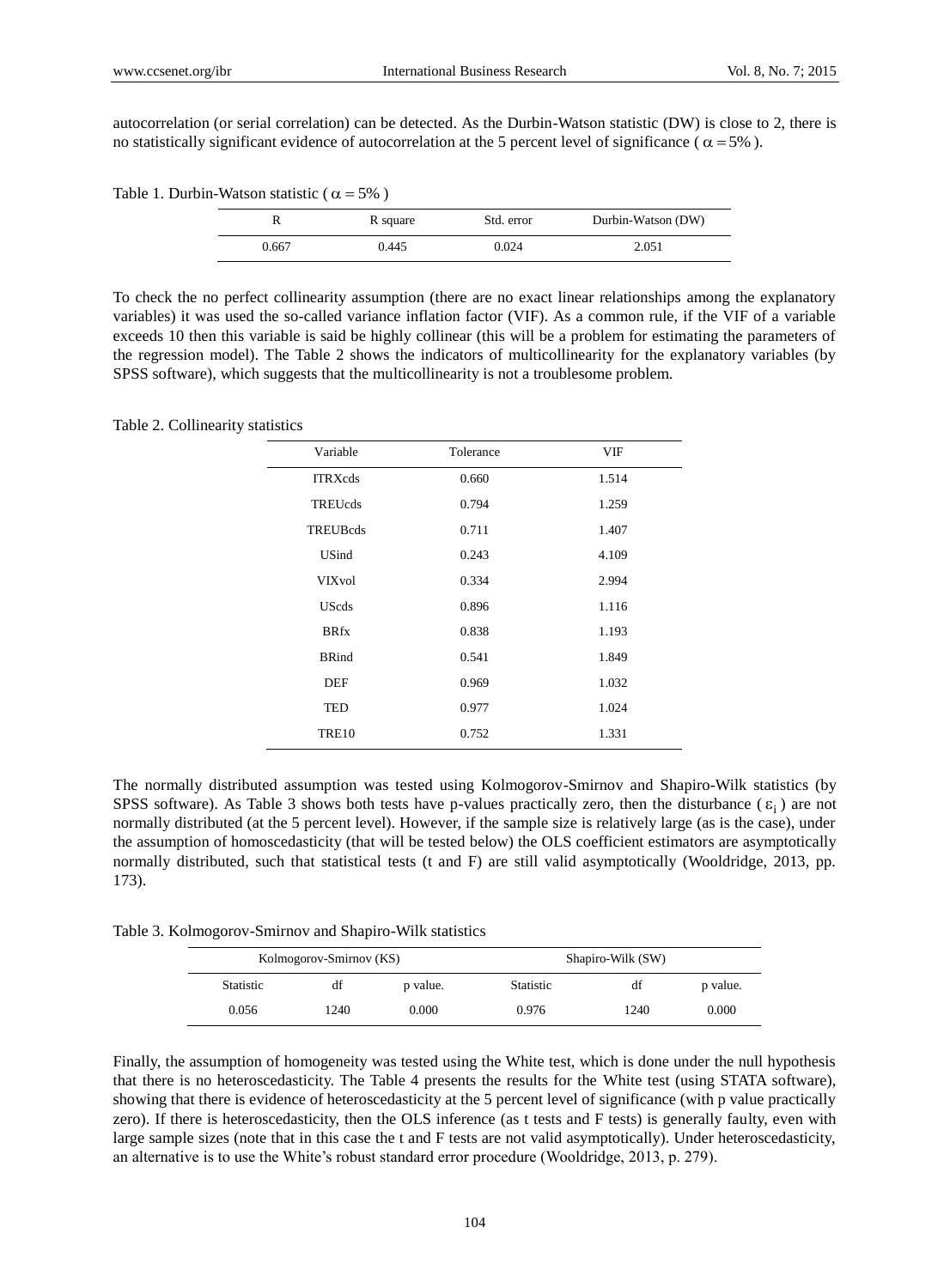(2)

Table 4. White statistic

|    | White  | p-valor   |
|----|--------|-----------|
| רר | 165.23 | $2.2e-08$ |

Considering White's procedure, Table 5 presents the regression results (obtained from STATA software). In this case the robust F statistic is 65.57, with p value practically zero, such that there is joint significance of the parameters at the 5% of significance. However, from t statistics the parameters of the explanatory variables TREUcds, VIXvol, UScds, DEF, TED and TRE10 are not significant at the 5 percent level of significance. Then these variables seem to have no effect on the dependent variable BRcds (Brazilian CDS spread).

| Variable        | Coefficient ( $\beta_i$ ) | Robust std. error | t<br>statistic | p-value |
|-----------------|---------------------------|-------------------|----------------|---------|
| <b>ITRXcds</b>  | 0.22199                   | 0.02916           | 7.61           | 0.000   |
| <b>TREUcds</b>  | 0.03424                   | 0.01931           | 1,77           | 0.076   |
| <b>TREUBcds</b> | 0.08422                   | 0.03001           | 2.81           | 0.005   |
| <b>USind</b>    | $-0.75041$                | 0.15040           | $-4.99$        | 0.000   |
| <b>VIXvol</b>   | 0.01834                   | 0.01800           | 1.02           | 0.308   |
| <b>UScds</b>    | 0.03933                   | 0.02015           | 1.95           | 0.051   |
| <b>BRfx</b>     | 0.09579                   | 0.01719           | 5.57           | 0.000   |
| <b>BRind</b>    | $-0.34514$                | 0.07238           | $-4.77$        | 0.000   |
| <b>DEF</b>      | 0.05594                   | 0.04304           | 1.30           | 0.194   |
| TED             | 0.01142                   | 0.01119           | 1.02           | 0.308   |
| <b>TRE10</b>    | $-0.03056$                | 0.04579           | $-0.67$        | 0.505   |
| Intercept       | 0.00044                   | 0.00068           | 0.65           | 0.513   |

Table 5. Result of the regression using White's robust standard error procedure.

*Note*. F statistic =  $65.57$  with p value = 0.000.

With the purpose of define the determinants from a statistically significant model, the Table 6 presents the regression results obtained from White's procedure (by backward procedure). Note that from *t* statistics the parameters of the explanatory variables *ITRXcds*, *TREUBcds*, *USind*, *UScds*, *BRfx* and *BRind* are significant to explain the dependent variable (Brazilian CDS spread), at the 5 percent level of significance. Moreover, the robust F statistic is 111.89, with p value practically zero, such that there is joint significance of the parameters. Then, the sample regression line is as follows

# *0.0979 BRfx 0.3424 BRind BRcds 0.0004 0.2400 ITRXcds 0.1054 TREUBcds 0.8845 USind 0.0458 UScds*

Where the explanatory variables represent the determinant factors of the Brazilian sovereign credit default swap, explaining  $\frac{1}{44\%}$  ( $R^2 = 0.441$ ) of the total variation in Brazilian CDS spread (BRcds).

Table 6. Result of the regression using robust standard error (backward procedure)

| Variable        | Coefficient ( $\beta_i$ ) | Robust std. error | statistic | p-value |
|-----------------|---------------------------|-------------------|-----------|---------|
| <b>ITRXcds</b>  | 0.24006                   | 0.02935           | 8.18      | 0.000   |
| <b>TREUBcds</b> | 0.10546                   | 0.03043           | 3.34      | 0.001   |
| <b>USind</b>    | $-0.88459$                | 0.11118           | $-7.96$   | 0.000   |
| <b>UScds</b>    | 0.04588                   | 0.01944           | 2.36      | 0.018   |
| <b>BRfx</b>     | 0.09794                   | 0.01700           | 5.76      | 0.000   |
| <b>BRind</b>    | $-0.34244$                | 0.07311           | $-4.68$   | 0.000   |
| Intercept       | 0.00043                   | 0.00068           | 0.64      | 0.523   |

*Note*. F statistic = 111.89 with p value = 0.000; R-squared = 0.441.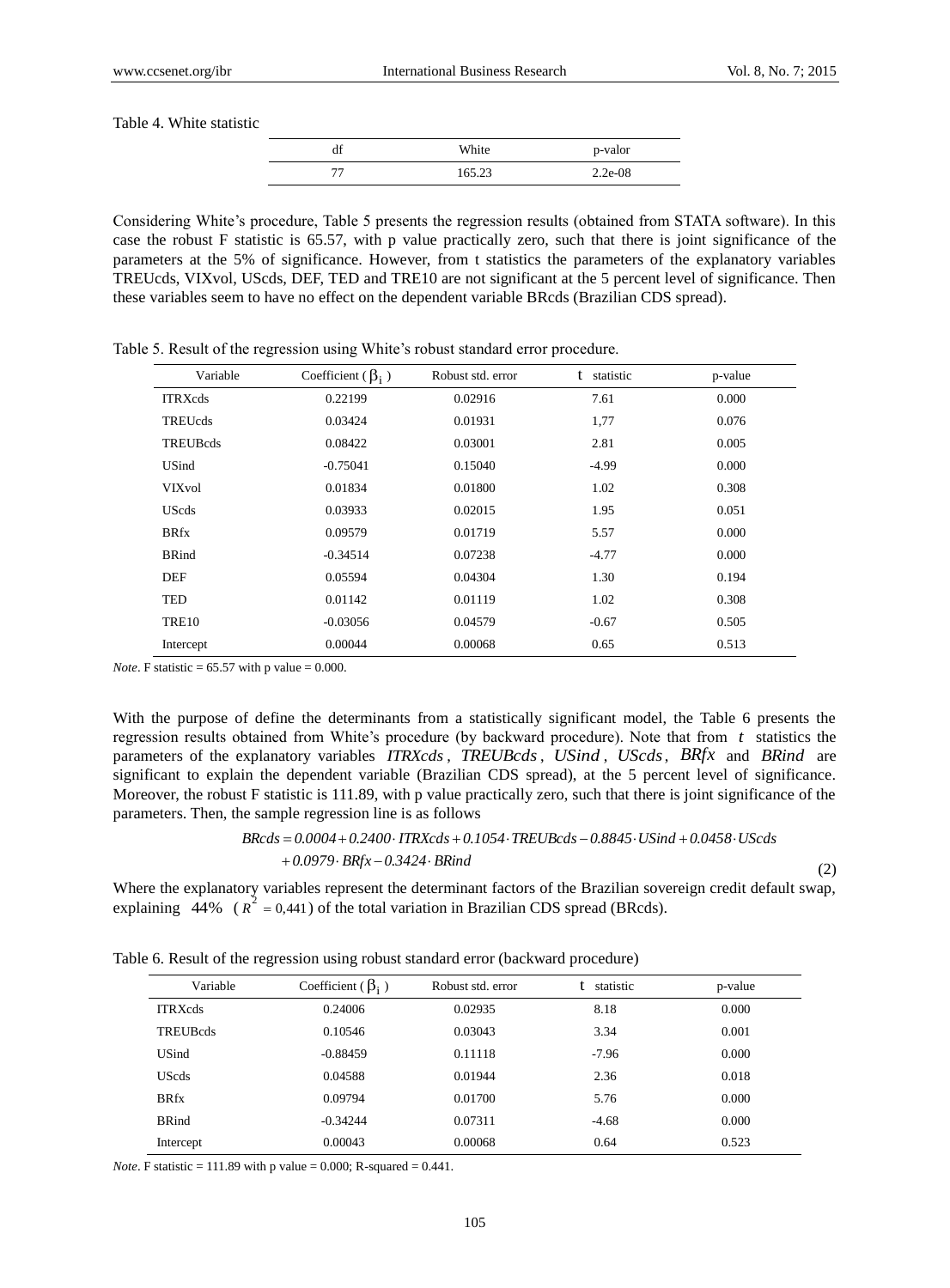Note that the S&P 500 index (USind) has a greater effect on Brazilian CDS spread (suggesting that Brazil's CDS are higher when the US stock market is greater), followed by Brazilian stock market index (BRind), iTraxx Europe CDS index (ITRXcds), Thomson Reuters European Banks CDS index (TREUBcds), Brazilian real FX volatility (BRfx) and U.S. sovereign CDS (UScds), respectively. Moreover, it is possible to see that a positive (negative) variation in Brazilian CDS occurs when the determinants ITRXcds, TREUBcds, UScds and BRfx increases (decreases). On the other hand, one increase (decrease) in the return of the variables USind and BRind will have a reduction (increase) in Brazilian CDS return.

Specifically, it is possible to see that stock market index is a significant determinant of the sovereign CDS spread as shown in some studies presented in the literature (see for instance Oliveira, Curto, & Nunes, 2012; Eyssell, Fung, & Zhang, 2013). In the same sense, the Itraxx index also is an important factor to explain sovereign CDS changes, as described in Tokat and Murat (2009) and Winckelmann and Sørensen (2011). On the other hand, the CBOE VIX index, DEF, TED spread and TRE10 have no significant effect on Brazilian CDS spread, which is different from some results presented in Wang and Yao (2014).

#### **4. Final Remarks**

This paper presents a study about the determinants factors of the Brazilian sovereign credit default swap spreads, from a multiple linear regression model adjusted for the period May 2009 to May 2014. From this study the determinants of the Brazilian CDS spread are the S&P 500 index (USind), Brazilian stock market index (BRind), iTraxx Europe CDS index (ITRXcds), Thomson Reuters European Banks CDS index (TREUBcds), Brazilian real FX volatility (BRfx) and U.S. sovereign CDS (UScds).

Specifically, the S&P 500 index has a greater effect on Brazilian CDS spread, followed by BRind, ITRXcds, TREUBcds, BRfx and UScds, respectively. A positive (negative) variation in Brazilian CDS occurs when the determinants ITRXcds, TREUBcds, UScds and BRfx increases (decreases). On the other hand, one increase (decrease) in the return of the variables USind and BRind will have a reduction (increase) in Brazilian CDS return. Moreover, it is possible to see that the CDSs Brazil has a negative relationship with the stock indexes and a positive relationship with the other variables, results similar to the others studies about sovereign CDS spread presented in the literature. The results obtained in this research contribute to the studies related to the Latin America sovereign credit default swaps, being important inputs for investors who are interested in the international sovereign credit derivatives market.

It should be highlighted that the regression model used to identify the determinants of Brazilian CDS has only eleven explanatory variables and is estimated using the data from the post-crisis period. Thus, one suggestion for future research is to increase the number of possible determinants (global and local), considering other periods of analysis (such as pre-crisis and post-crisis) as well as other types of analysis tools (as panel data for example).

#### **References**

- Arce, O., Mayordomo, S., & Pena, J. I. (2013). Credit-risk valuation in the sovereign cds and bonds markets: Evidence from the euro area crisis. *Journal of International Money and Finance*, *35*, 124-145. http://dx.doi.org/10.1016/j.jimonfin.2013.01.006
- Atrissi, N., & Mezher, F. (2010). *Sovereign debt crisis and credit default swaps: The case of Greece and other PIIGS*. Retrieved from<http://www.fgm.usj.edu.lb/files/a32010.pdf>
- Bruyckere, V. D., Gerhardt, M., Schepens, G., & Vennet, R. V. (2013). Bank/sovereign risk spillovers in the European debt crisis. *Journal of Banking & Finance*, *37*, 4793-4809. http://dx.doi.org/10.1016/j.jbankfin.2013.08.012
- Carr, P., & Wu, L. (2007). Theory and evidence on the dynamic interactions between sovereign credit default swaps and currency options. *Journal of Banking & Finance*, *31*, 2383-2403. http://dx.doi.org/10.1016/j.jbankfin.2006.09.008
- Chen, Yi-Hsuan, Wang, K., & Tu, A. H. (2011). Default correlation at the sovereign level: Evidence from some Latin American markets. *Applied Economics, 43*, 1399-1411. http://dx.doi.org/10.1080/00036840802600467
- Eyssell, T., Hung-Gay, F., & Zhang, G. (2013). Determinants and price discovery of China sovereign credit default swaps. *China Economic Review*, *24*, 1-15. http://dx.doi.org/10.1016/j.chieco.2012.09.003
- Fender, I., Hayo, B., & Neuenkirch, M. (2012). Daily pricing of emerging market sovereign CDS before and during the global financial crisis. *Journal of Banking & Finance*, *36*, 2786-2794. http://dx.doi.org/10.1016/j.jbankfin.2012.06.017